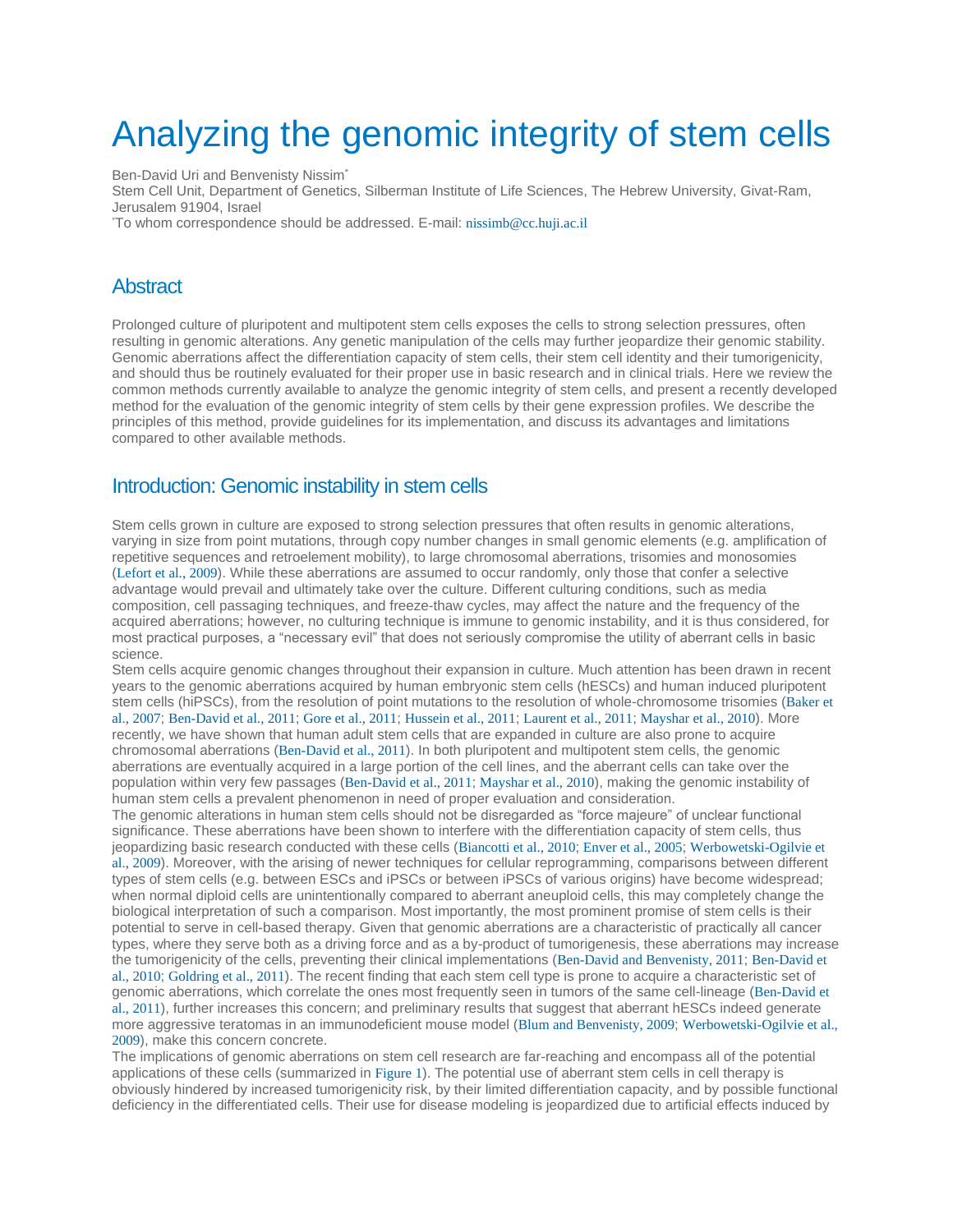the aneuploidy, and due to a possible failure to accurately recapitulate the disease-specific cells and phenotypes. Their use in drug screening studies is problematic, as the aberrant expression patterns and cellular properties may affect their sensitivity to drugs, leading to both false positive and false negative "hits". Finally, their use in basic research of development and of stem cell properties may be negatively affected, since these cells do not mimic normal development. This applies the most to PSCs, which are commonly used to recapitulate early embryonic development, since chromosomal aberrations in viable cells are actually an artifact of culture propagation whereas in normal development they are almost always embryonic lethal.



**Figure 1 Implications of genomic aberrations on stem cell applications.** Genomic aberrations have potential detrimental consequences on all current applications of stem cells: cell therapy, disease modeling, drug screening, and the research of development and of stem cell biology. The applications appear in bold beside their schematic representation, and the most problematic implications of aneuploidy are mentioned below each one. All of the bullets apply to pluripotent stem cells, and most of them are also relevant to multipotent stem cells.

It is important to note that genomic instability is not a characteristic of human stem cells only, but is a common phenomenon in mouse stem cells as well ([Ben-David and Benvenisty, 2012](http://www.stembook.org/node/719#R2a); Pasi et al., 2011; [Quinlan et al., 2011](http://www.stembook.org/node/719#R22)), and it is likely to be found in stem cell cultures of all the species used in biomedical research. In the pluripotent field, mouse PSCs are the most studied system, and the genomic alterations in these cells may have broad consequences. In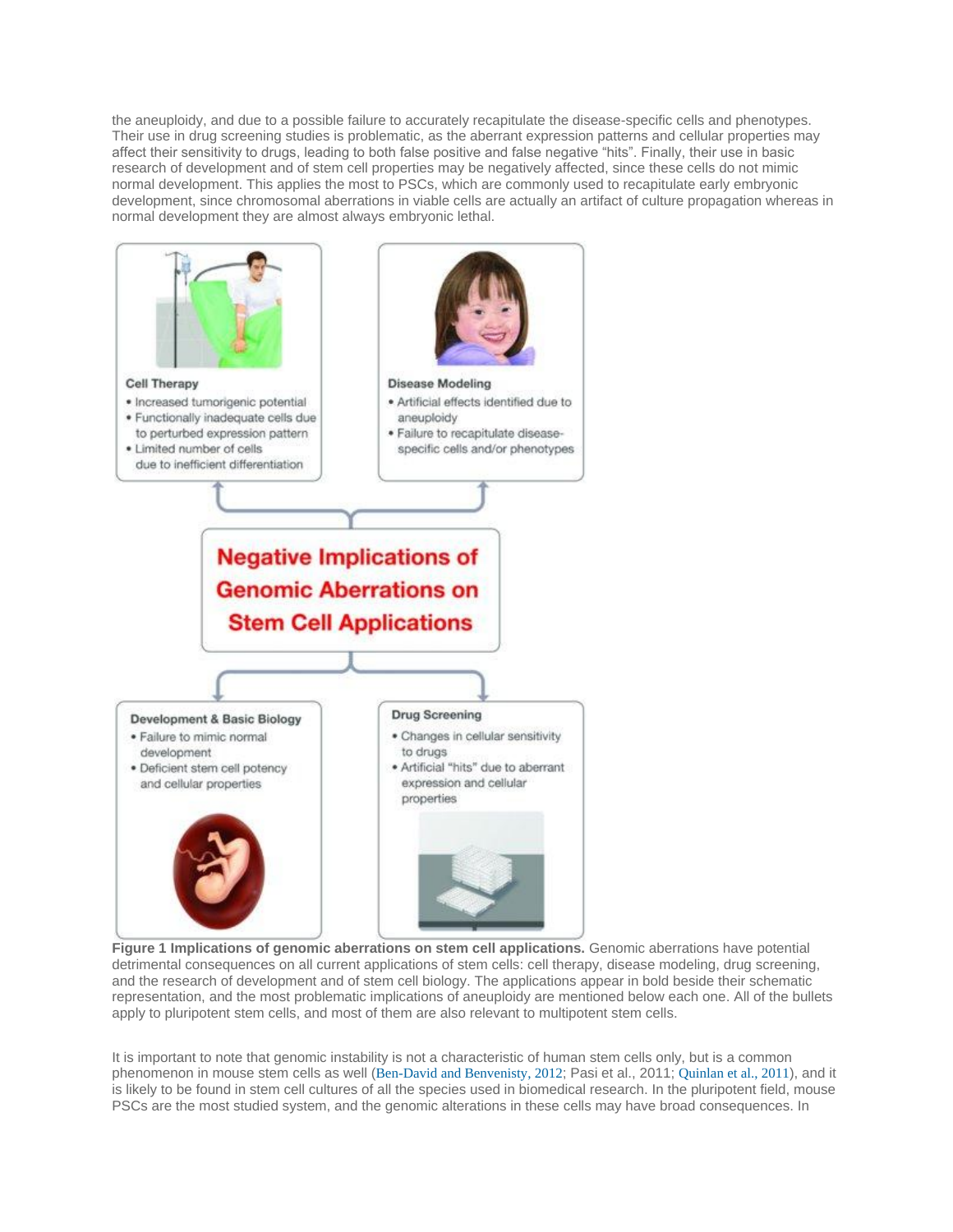addition to their effect on the differentiation propensity and on the tumorigenicity of the cells, genomic instability in mouse PSCs may also influence the pluripotency of the cells, evaluated by their contribution to chimeras, germline transmission and tetraploid complementation ([Liu et al., 1997](http://www.stembook.org/node/719#R16)). This further complicates the correct interpretation of studies conducted with aberrant mouse PSCs ([Ben-David and Benvenisty, 2012](http://www.stembook.org/node/719#R2a)).

In view of their high prevalence, rapid acquisition, tissue-specific identity, tumor-likeness, and the consequent functional significance, genomic alterations need to be rigorously and routinely evaluated in all types of stem cell cultures, and especially when comparing between cultures, when modeling diseases, or when striving to take them into the clinic. However, since most of the current available methods for evaluation of genomic integrity are technically-complicated, time-consuming, labor-demanding and/or costly, the analysis of genomic integrity has not yet become a common practice in most stem cell research arenas (with the exception of human PSCs, which are examined more often than other stem cell types).

#### Common methods for evaluation of genomic integrity

The current techniques to evaluate the genomic integrity of stem cells are mostly based on direct cytogenetic and DNA-based analyses. The most commonly used technique, by far, is the traditional karyotype analysis. Karyotyping is based on arresting the cells during cell division, followed by their staining, usually with Giemsa staining (G-banding). Based on the cytogenetic characteristics of the individual chromosomes at metaphase (e.g. size, centromeric location, unique pattern of light and dark bands), chromosomal abnormalities can be observed under the microscope. The average resolution of G-banding is about 10 Mb, depending on the region of interest ([Meisner and Johnson, 2008](http://www.stembook.org/node/719#R18); [Speicher and Carter, 2005](http://www.stembook.org/node/719#R25)). The sensitivity of the method is quite high, since single cells are examined. Usually, 20 metaphases are observed, resulting in a detection threshold of >5% (that is, when over 5% of the cells in the population harbor a chromosomal aberration, it is likely to be detected). While it is relatively economical, karyotyping is still technically challenging and requires skilled personnel.

Spectral karyotyping (SKY) is a molecular cytogenetic technique that improves the resolution of the traditional karyotype ([Schrock et al., 1996](http://www.stembook.org/node/719#R24)). Chromosome-specific DNA sequences are labeled with different fluorophores, generating unique fluorescent probes for each pair of chromosomes. The individually colored chromosomes are then visualized, and genomic changes can be detected. SKY is as sensitive as traditional karyotype, but is somewhat more expensive. Its resolution is higher than that of G-banding, and gets to about 2 Mb for the identification of translocations and complex karyotypes ([Schrock et al., 1996](http://www.stembook.org/node/719#R24)). However, the resolution is much lower for the identification of intra-chromosomal duplications and deletions ([Meisner and Johnson, 2008](http://www.stembook.org/node/719#R18)), especially when compared to that of the molecular methods described in the next paragraphs. In order to detect submicroscopic chromosomal aberrations beyond the detection threshold of SKY, complementary fluorescent in-vitro hybridization (FISH) may be applied. However, a suspected region of interest has to be determined in advance, in order to make this method useful.

Array-based molecular analyses of genomic integrity (also called "virtual karyotypes") exhibit a dramatically-improved detection resolution, of ∼20 Kb to 1 Mb (depending on the probe density on the array ([Speicher and Carter, 2005](http://www.stembook.org/node/719#R25)). The best known of these techniques are array-comparative genomic hybridization (aCGH) and single nucleotide polymorphism (SNP) array. In aCGH, the test sample and a normal reference sample are differentially labeled with different fluorophores, and are hybridized to thousands (or even millions) of probes. The ratio of fluorescence intensity is then measured, enabling to detect copy number changes along the genome. Similarly, SNP array is also based on labeling DNA fragments and hybridizing them on the array to allele-specific oligonucleotide probes. SNP array has a couple of advantages over aCGH: it can detect loss of heterozyogosity (LOH) events, and it can detect polyploidy (that is, the addition of an entire set of chromosomes, which cannot be detected in aCGH because test and control samples contain the same proportion of haploid sets per hybridized DNA) ([Lefort et al., 2009](http://www.stembook.org/node/719#R15)). However, both techniques also have limitations when compared to cytogenetic methods: (a) they are more expensive; (b) their sensitivity is rather low – as they are based on DNA extracted from the cell population, genomic aberrations can be detected in a mosaic culture only if present at over 20% of the cells ([Lefort et al., 2009](http://www.stembook.org/node/719#R15); [Meisner and Johnson, 2008](http://www.stembook.org/node/719#R18)); and (c) they cannot detect balanced translocations and inversions.

The integrity of stem cells can also be examined by whole genome sequencing, resulting in an extremely high singlebase resolution, and the ability to detect a change as subtle as point mutation ([Gore et al.,](http://www.stembook.org/node/719#R10) 2011). However, the costs of this approach are considerably higher than the other techniques, and it is relatively much more demanding, which would probably prevent it from becoming a common practice in routine stem cell integrity analyses, at least for the next few years.

The cytogenetic and DNA-based methods for karyotyping are limited to the cell lines one works with at the lab, as they require either the cells of interest themselves, or DNA extracted from these cells. We have recently developed a methodology for detecting chromosomal aberrations in stem cells, based on the gene expression patterns of the cells. We have implemented this methodology for the accurate evaluation of the genomic integrity of human PSCs (both hESCs and iPSCs) ([Mayshar et al., 2010](http://www.stembook.org/node/719#R17)), human multipotent stem cells (neural, mesenchymal and hematopoietic stem cells) ([Ben-David et al., 2011](http://www.stembook.org/node/719#R4)), and mouse pluripotent stem cells (ESCs, iPSCs and epiblast stem cells) ([Ben-David and Benvenisty, 2012](http://www.stembook.org/node/719#R2a)). In the next section we will describe our methodology, and in the Discussion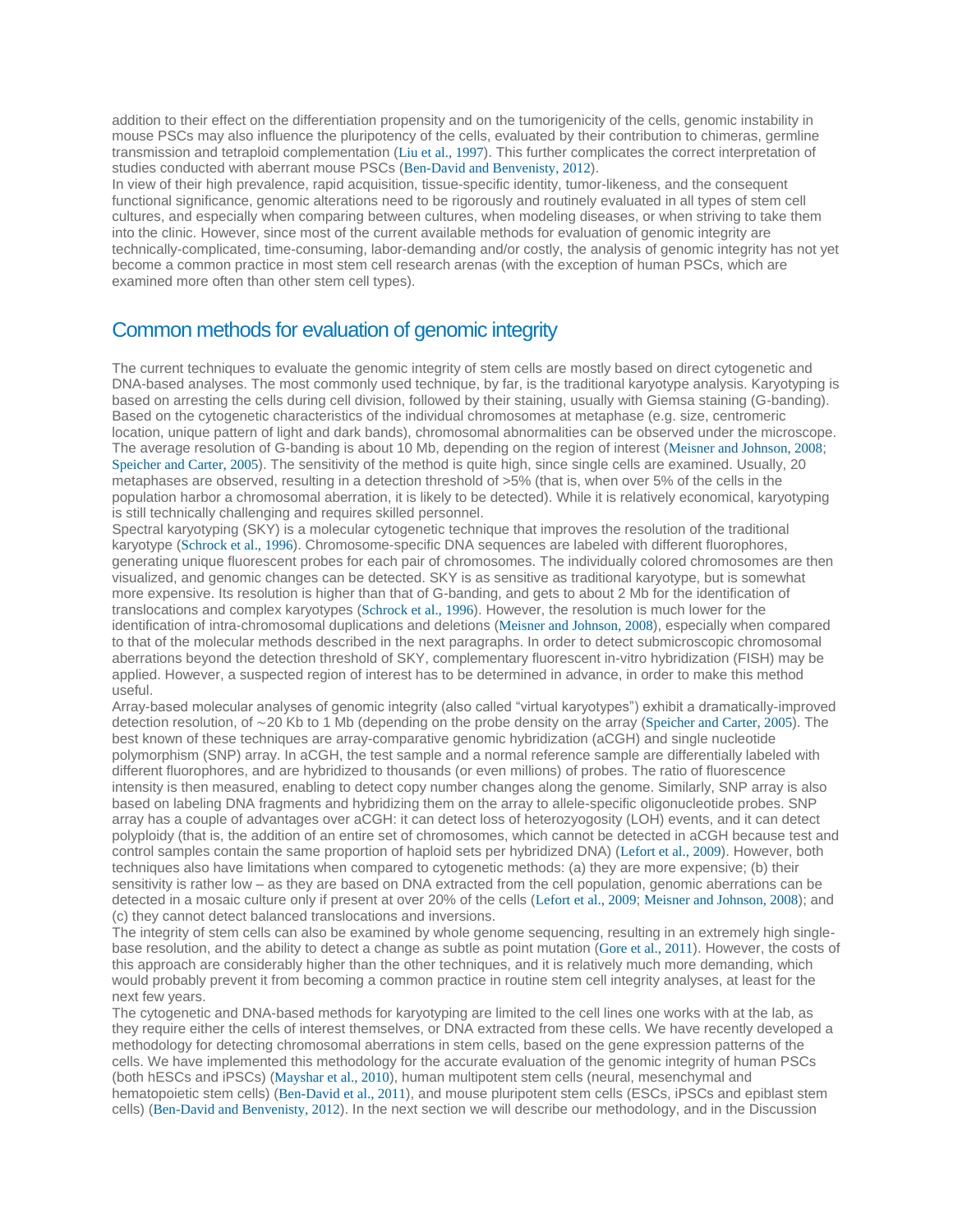section we will discuss its strengths and limitations compared to the other methods. The comparison between the different methods to analyze the genomic integrity of stem cells is summarized in [Figure 2](http://www.stembook.org/node/719#F2).

|                       | Cytogenetic                                                                                                                                                                                                              |                                                                                                                                 | DNA-based                                                                                                                              |                                                                      |                                                                                                                                                                                                               | RNA-based                                                                                                                                    |
|-----------------------|--------------------------------------------------------------------------------------------------------------------------------------------------------------------------------------------------------------------------|---------------------------------------------------------------------------------------------------------------------------------|----------------------------------------------------------------------------------------------------------------------------------------|----------------------------------------------------------------------|---------------------------------------------------------------------------------------------------------------------------------------------------------------------------------------------------------------|----------------------------------------------------------------------------------------------------------------------------------------------|
| Methods               | G-banding<br>Karyotyping<br>ŧ<br>к<br>Ħ<br>Н<br>Н<br>213111<br>12<br>11<br>и<br>16<br>÷.<br>F1<br>16<br>17<br>18<br>13<br>15<br>I<br>14<br>5 <sup>2</sup><br>11<br>$\overline{1}$<br>20<br>21<br>22<br>$\mathbf x$<br>19 | Spectral<br>Karyotyping<br>$\overline{u}$<br>52<br>,,<br><br>16<br>18<br>14<br>15<br>,,<br><br>$\cdots$<br>19<br>20<br>21<br>22 | aCGH<br>Sample<br>Reference<br>DNA<br>DNA<br>Combine<br>Co-hybridize on Array<br><b><i><b>B BI HEELING SINGERING</b></i></b><br>$   -$ | SNP Array<br>Ξ<br>Fluorescence Intensity<br>Heterozygous SNP<br>Loci | Whole-genome<br>Sequencing<br>Chromosome<br><b>THE OF REPORTED #1 20 YEARS</b><br><b>STATISTICS</b><br>Human Genome<br>Reference Sequence<br><b>Chain for the Community</b><br>Deletion Duplication Inversion | Expression<br>Array<br>annoniment man                                                                                                        |
| Resolution            | $-10$ Mb                                                                                                                                                                                                                 | Variable (depends on<br>aberration type)                                                                                        | Less than 1 Mb                                                                                                                         | Less than 1 Mb                                                       | Single base-pairs                                                                                                                                                                                             | $-10$ Mb                                                                                                                                     |
| Sensitivity           | $-5%$                                                                                                                                                                                                                    | $-5%$                                                                                                                           | Over 20%                                                                                                                               | Over 20%                                                             | Over 20%                                                                                                                                                                                                      | Over 30%                                                                                                                                     |
| Cost                  | High<br>(hundreds of \$)                                                                                                                                                                                                 | High<br>(hundreds of \$)                                                                                                        | High<br>(hundreds of \$)                                                                                                               | High<br>(hundreds of \$)                                             | Very High<br>(thousands of \$)                                                                                                                                                                                | High<br>(hundreds of \$)                                                                                                                     |
| Unique<br>Strengths   | · Easy and reliable<br>· High sensitivity for<br>mosaic cultures<br>· Detection of balanced<br>translocations and<br>inversions                                                                                          | · High sensitivity<br>for mosaic cultures<br>· Detection of balanced<br>translocations and<br>complex karyotypes                | High resolution                                                                                                                        | · High resolution<br>· Detection of LOH                              | · Ultimate<br>resolution<br>· Detection of<br>point mutations                                                                                                                                                 | · Same biological<br>material used for<br>expression profiling<br>and genomic integrity<br>analysis<br>· Identification of<br>involved genes |
| Unique<br>Limitations | Low resolution                                                                                                                                                                                                           | · Low ratio of<br>resolution-per-cost<br>· Inability to identify<br>small duplications<br>and deletions.                        | · Low sensitivity for<br>mosaic cultures<br>· Cannot detect<br>polyploidy                                                              | Low sensitivity<br>for mosaic cultures                               | Very expensive                                                                                                                                                                                                | · Sex chromosomes<br>are not readily<br>analyzed<br>· Low sensitivity for<br>mosaic cultures                                                 |



**Figure 2 A comparison of available methods to analyze the genomic integrity of stem cells.** The common cytogenetic and molecular methods for evaluation of genomic integrity are schematically presented (top). The resolution, sensitivity, costs, strengths and limitations of each method are compared in the table (bottom).

# Studying chromosomal aberrations in stem cells using gene expression profiles

# The rationale

The methodology is based on the notion that if there's an extra copy of a chromosomal locus, there would be – on average – more expression from that specific region, and vice versa. Large clusters of genes with significantly higher or lower levels of gene expression could therefore indicate genomic gains or losses, respectively. The correlation between copy number and gene expression levels has been recognized recently in human tissues and cell lines, including in many cancers ([Henrichsen et al., 2009](http://www.stembook.org/node/719#R11); [Hughes et al., 2000](http://www.stembook.org/node/719#R12); [Phillips et al., 2001](http://www.stembook.org/node/719#R20); [Pollack et al., 2002](http://www.stembook.org/node/719#R21); [Schoch et](http://www.stembook.org/node/719#R23)  [al.,](http://www.stembook.org/node/719#R23) [2005; Tsafrir et al., 2006](http://www.stembook.org/node/719#R26)). However, the heterogenic nature of tumors and cancer cell lines has prevented an accurate detection of genomic alterations based on their gene expression solely.

In contrast to heterogenic tumor populations, all of the stem cell types that we have examined can be characterized by a unique and rather homogeneous gene expression profile ([Ben-David et al., 2011](http://www.stembook.org/node/719#R4); [Mayshar et al., 2010](http://www.stembook.org/node/719#R17)). Furthermore, in cancerous cells some aberrations may be so common, that practically all cell cultures (or all primary tumors) of the respective cancer type exhibit them; in contrast, most stem cell lines are diploid, and no single aberration has been found to occur in the majority of the cell lines. Therefore, for each specific gene cluster, the median expression values would necessarily represent normal expression levels that result from two functioning copies of the respective genomic region, provided that the dataset of stem cells from which these median values are extracted is large enough.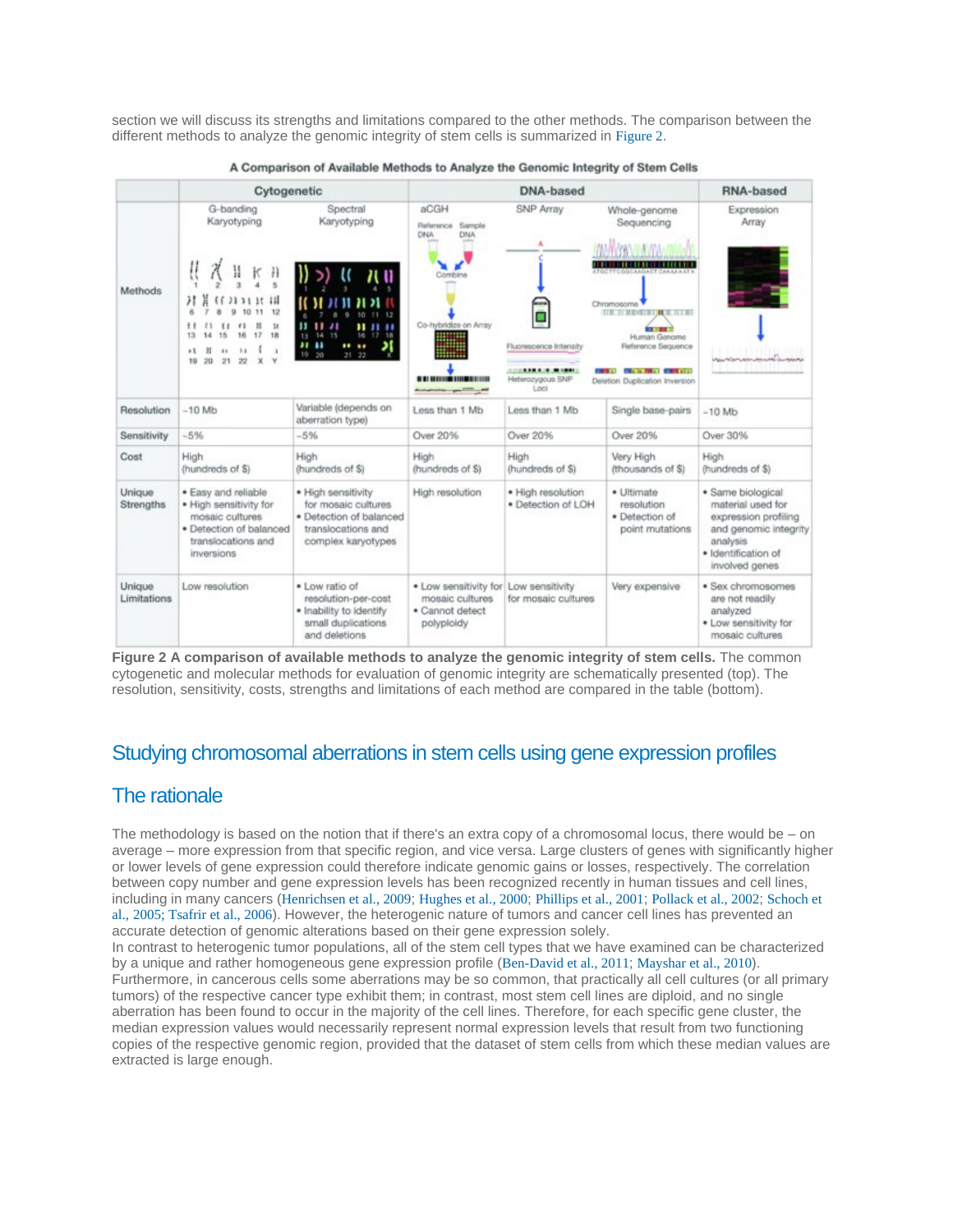# The methodology

The methodology is based on two bioinformatic analyses. In the first one, the number of over-expressed genes is determined for each sample, and these genes are then subjected to a location enrichment analysis. In the second one, gene expression data is processed into a CGH-analysis program, which is "tricked", as it is supplied with RNA expression profiles instead of DNA profiles. An algorithm is then applied to detect gene expression biases: if there's a gene expression bias along a large enough region, this would suggest a chromosomal gain or deletion in this particular locus. Naturally, in order to adequately implement these bioinformatic analyses, rigorous statistical tests are required, as well as validation of positive and negative results in order to estimate the resolution, sensitivity and accuracy (that is, the false positive and false negative rates) of the methodology. These might vary between different stem cell types and different microarray platforms ([Ben-David et al., 2011](http://www.stembook.org/node/719#R4); [Mayshar et al., 2010](http://www.stembook.org/node/719#R17)). A schematic flow-chart of the analysis is presented in [Figure 3](http://www.stembook.org/node/719#F3).



**Figure 3 A flow chart of gene expression-based analysis of genomic integrity.** This chart presents the workflow of the methodology described in the text. The details of each step are elaborated in the section entitled "studying chromosomal aberrations in stem cells using gene expression profiles".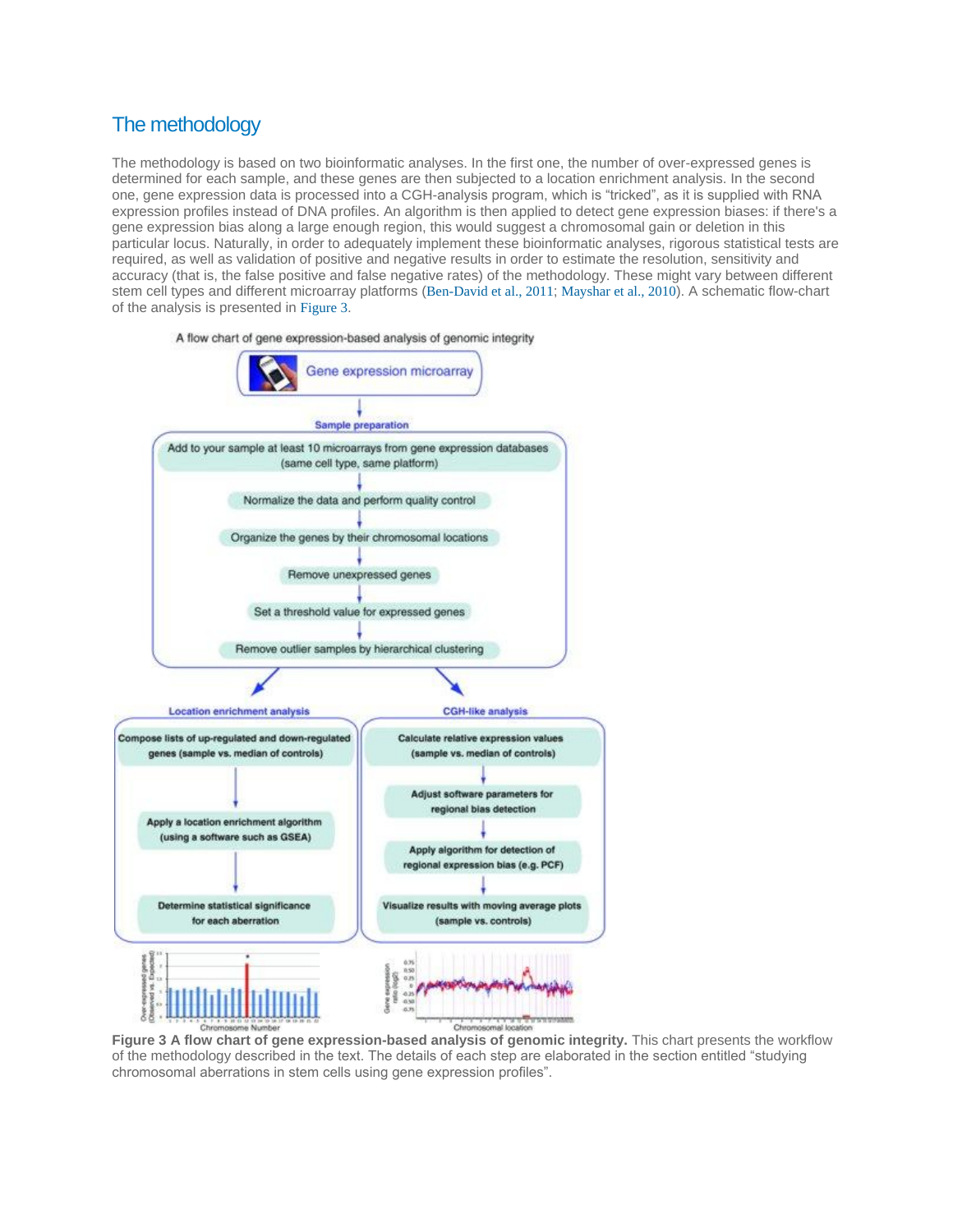# Subjecting the sample of interest to DNA expression microarray

Naturally, the first step in the analysis is to derive RNA from the sample of interest and to perform a gene expression microarray. This microarray will then be used both for analyzing the expression profiles of the cells and for analyzing their genomic stability according to the biological question at hand.

# Composing a database of gene expression profiles

A control database with gene expression profiles from the stem cell type of interest should be prepared in order to compare the expression patterns of the sample of interest to normal expression patterns of the relevant cell type. This step should be done only once for each microarray platform, and in future experiments the microarray results can be immediately compared to the existing database. Conveniently, gene expression microarrays are routinely deposited in open websites, such as Gene Expression Omnibus (GEO, <http://www.ncbi.nlm.nih.gov/geo>) and European Bioinformatics Institute databases (EMBL-EBI, <http://www.ebi.ac.uk/microarray-as/ae>), and can be downloaded from these websites. It is important to make sure that the downloaded microarrays were conducted using the same platform as was the microarray of interest (that is, the microarray from the cell culture to be examined for aneuploidy). Only samples of cells from the same tissue and developmental stage should be included in the analysis, in order to keep the level of background noise to minimum.

The raw data should then be normalized, using dedicated software. For example, Affymetrix microarrays are normalized using Expression Console (Affymetrix), according to the manufacturer's instructions. Besides normalization of expression values, this process also involves quality control and removal of problematic samples.

In order to further decrease potential noise, gene expression analysis software, such as Partek Genomics Suite (Partek), may be used for hierarchical clustering, which enables the removal of outlier samples that cluster apart from the main group (i.e. cluster together with outgroup cell lines, rather than with samples of the same cell type); outliers may be the product of poor RNA quality, poor microarray or high levels of spontaneous differentiation, and should thus be detected and removed.

Next, genes that are not expressed in the stem cells of interest should be filtered out of the database, either by an Absent/Present call or by setting a threshold of minimal expression level. In order to prevent a bias towards genes that are over-represented in the specific platform used, multiple probesets for the same gene are removed, so that each expressed gene is ultimately represented by one probeset only. In order to reduce bias due to low expression levels, it is also recommended to raise values under a certain threshold to a "floor" threshold. Expressed genes with very high variation in their expression values among normal samples, may also be excluded from further analysis.

Lastly, for each gene in the composed list, the median expression of all samples is calculated. In order to reduce possible bias from any given experiment, large groups of similar samples with highly similar gene expression profiles (as judged by hierarchical clustering) should be averaged for the sake of calculating a reliable population median. These median values are the expression values to which the sample/s of interest will be compared.

## Location enrichment analysis

The first bioinformatic analysis is based on a chi-square-like statistical test. The idea that underlies this test is that a gain of genetic material should result in over-expression of genes inside this region, so that this genomic region will be over-represented when the chromosomal locations of all over-expressed genes are dissected. Similarly, a loss of genetic material should result in over-representation of this region when the chromosomal locations of all underexpressed genes are examined.

The analysis begins with composing separate lists of up-regulated and down-regulated genes for each analyzed sample. Up-regulated genes are determined as genes that are expressed over ∼1.5-fold than the median expression of that gene. Down-regulated genes are genes expressed less than ∼0.5-fold than the median expression.

The lists of over-expressed and under-expressed genes are then analyzed using gene expression analysis software, such as EASE (<http://david.abcc.ncifcrf.gov/ease/ease1.htm>) or Expander (<http://acgt.cs.tau.ac.il/expander>). Such programs employ a built-in location enrichment algorithm that performs statistical tests to discover over-represented genomic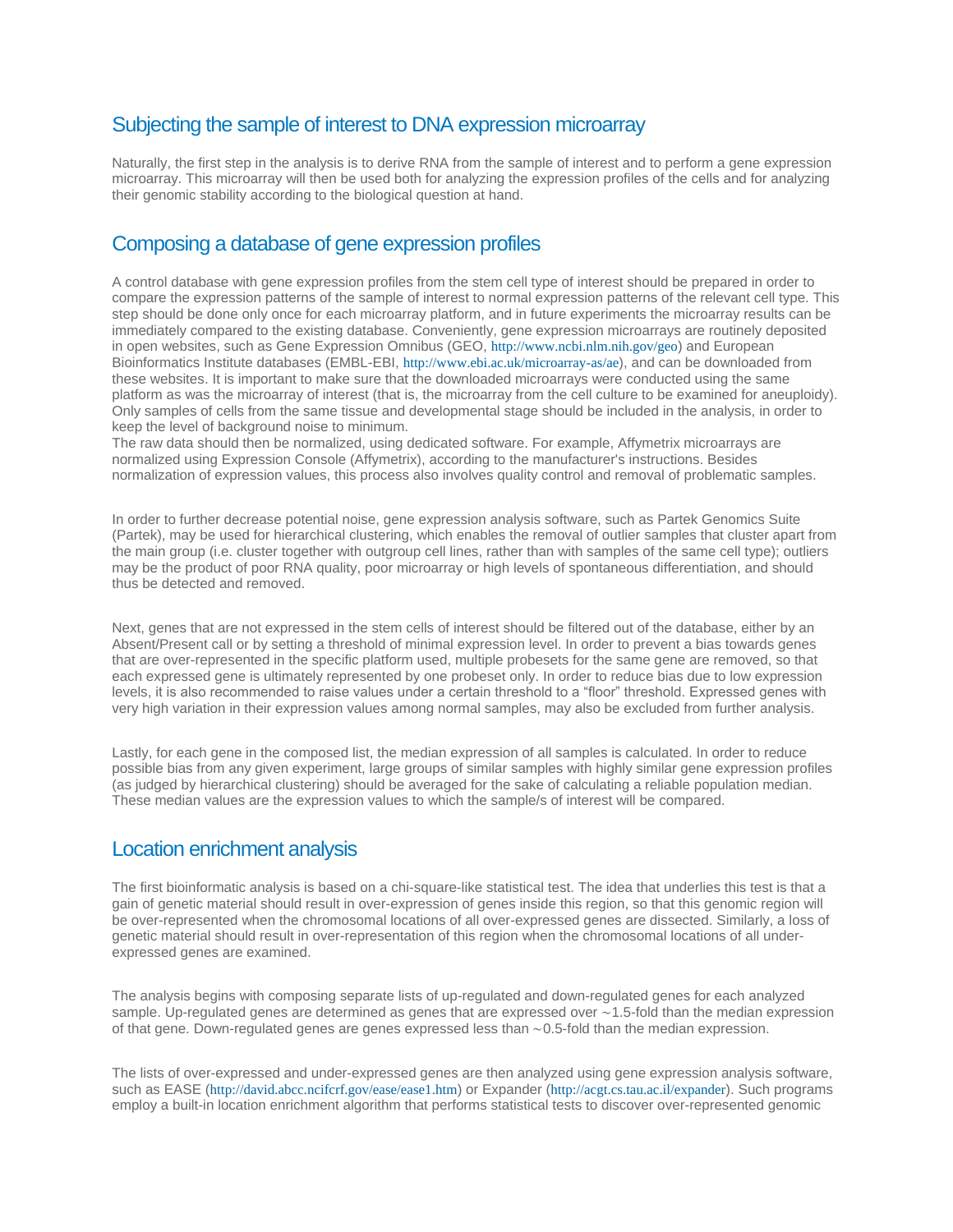regions in its input list of genes. Multiple-testing correction should naturally be performed to determine the real statistical significance of the results.

#### CGH-PCF analysis

The second bioinformatic analysis makes use of the same microarray data, but employs a completely different statistical test, and is thus complementary rather than redundant. Instead of counting the over- or under-expressed genes, this analysis examines the average ratio between gene clusters expression levels and their median expression levels, and identifies spatial patterns throughout the genome.

The first step in this analysis is to divide each gene expression value, in each sample, by its median expression across all samples. The file of relative values is then imported to a CGH analysis program, such as CGH-explorer (<http://heim.ifi.uio.no/bioinf/Projects/CGHExplorer/>). Once the data is uploaded to the software, the program's piecewise constant fit (PCF) algorithm is applied, in order to detect gene expression regional biases. A few parameters need to be determined at this point, the most important of which are the "least allowed deviation" and "least allowed aberration size". Different parameters may be required for different stem cell types, different species and/or different chromosomes, and the specific parameters for each case should be adjusted using samples with known genomic aberrations (see section "Resolution and accuracy"). The results may be visually presented by drawing movingaverage plots; however, the call whether a regional bias indeed represents a genomic aberration is made by the PCF-algorithm, and is thus unprejudiced.

#### Resolution and accuracy

If working with stem cell types or microarray platforms that have not been previously evaluated, it is important to carefully evaluate the resolution and accuracy of the methodology, as there's often a trade-off between the two. The resolution of the location enrichment analysis depends on the resolution of the selected software used, and is often limited to the resolution of a chromosomal band. The resolution of the CGH-PCF analysis is higher, and it depends on the selected parameters. We previously reported the identification of validated 11.7 Mb gain and 8.8 Mb loss in pluripotent stem cells, suggesting the validated resolution of the analysis to be ∼10 Mb ([Mayshar et al., 2010](http://www.stembook.org/node/719#R17)). The parameters of the CGH-PCF algorithm may have considerable influence on the accuracy of the results, and should therefore be adjusted for each stem cell type and microarray platform, using known aberrations. Preferably, cell lines that have been cytogenetically analyzed and/or subjected to molecular karyotyping (CGH or SNP arrays) at the same passage of RNA extraction, should be used for parameter tuning. Confirmed diploid cells analyzed in this manner can determine the false positive rate of the selected parameters, whereas confirmed aberrations can serve for determining the false negative rate. At the abovementioned resolution of ∼10Mb, we could reach a false positive rate as low as 0.005, with practically no false negatives, when analyzing human pluripotent stem cells ([Mayshar et al.,](http://www.stembook.org/node/719#R17)  [2010](http://www.stembook.org/node/719#R17)).

For the sake of further increasing the reliability of the method, only aberrations that meet the stringent criteria for statistical significance in both of the bioinformatic analyses should be considered true aberrations. Those identified by only one of the analyses should be confirmed by one of the traditional methods in order to confidently assess the status of their genomic integrity.

#### **Discussion**

Gene expression profiling is commonly used to characterize stem cells. The arsenal of available methods for analyzing the genomic integrity of stem cells has been recently enriched by an indirect, yet accurate and specific, gene expression-based method. This method has several salient advantages over the cytogenetic and DNA-based methods (see Figure [2](http://www.stembook.org/node/F2)). Importantly, it enables the retrospective analysis of multiple cell lines that would otherwise not be accessible to any single study. As gene expression arrays are routinely deposited in the GEO database, very large datasets are available for such analyses, resulting in comprehensive studies that cover the majority of existing stem cell lines ([Ben-David et al., 2011](http://www.stembook.org/node/719#R4); [Ben-David and Benvenisty, 2012](http://www.stembook.org/node/719#R2a); Mayshar et al., 2010).

Another obvious advantage of this method is that once a recurrently aberrant region has been identified, the genes that reside inside this region can be readily analyzed. The functional implications of genomic abnormalities thus identified become immediately apparent with the identification of the genes whose expression is actually perturbed. For example, we have reported that the hallmark pluripotency genes NANOG and GDF3 reside inside the minimal amplification in chromosome 12p that characterizes hESCs and hiPSCs. Using expression data, we could demonstrate that these genes are indeed consistently up-regulated as the aberration spreads in culture ([Mayshar et](http://www.stembook.org/node/719#R17)  [al., 2010](http://www.stembook.org/node/719#R17)).

Moreover, using the same biological material both for gene expression profiling and for assessing the genomic integrity is advantageous, economically and biologically. From the economic point of view, it saves the time, effort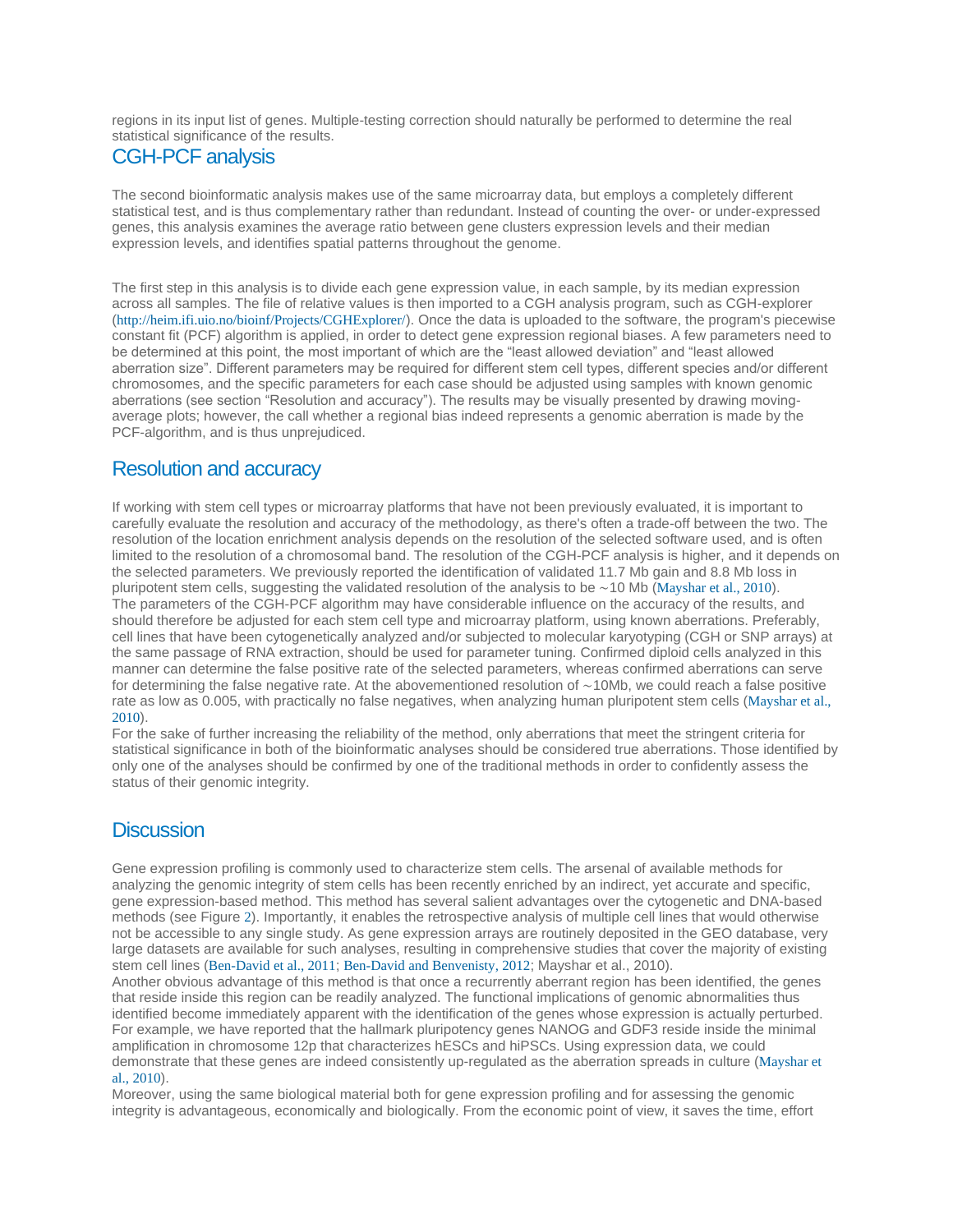and money that would otherwise be invested in a dedicated examination of genomic integrity (using one of the other methods); from the biological point of view, it prevents mistakes and misinterpretation of results obtained from aberrant cell cultures. Since genomic alterations can be acquired in stem cells very rapidly, within few passages, and since the gene expression profiling is often conducted several passages after the karyotype evaluation, expression analyses have been unintentionally conducted with aberrant cells, as we have shown in human PSCs ([Mayshar et al.,](http://www.stembook.org/node/719#R17)  [2010](http://www.stembook.org/node/719#R17)), human adult stem cells ([Ben-David et al., 2011](http://www.stembook.org/node/719#R4)) and mouse PSCs ([Ben-David and Benvenisty, 2012](http://www.stembook.org/node/719#R2a)). Naturally, this gap between the time of expression profiling and of karyotype analysis is completely abolished when expression profiling itself is used for virtual karyotyping.

However, the gene expression-based method also has disadvantages and limitations (see Figure [2](http://www.stembook.org/node/F2)). The first of which is that only cell lines whose gene expression profile has been analyzed similarly, can be compared to each other. This means that only once a microarray platform has been used for a sufficient number of samples, the generation of a normal expression baseline would become feasible, making it useful for the purpose of genomic integrity evaluation. Moreover, the parameters should be adjusted and validated for each platform and each stem cell type separately, adding a further technical complexity to the analysis.

As for the resolution of the method, while it is about the same as that of traditional karyotyping, it is not as high as that of CGH or SNP arrays. Furthermore, the resolution is limited by the number of expressed genes in the examined cell type. The unbalanced distribution of genes along the genome dictates that euchromatic regions with higher gene abundance will be detected at higher resolution than heterochromatic regions. The sensitivity of the method is also lower than that of CGH arrays, SNP arrays or karyotype analysis in identifying abnormalities that exist only in a subpopulation of the culture. For an abnormality to be manifested in the gene expression data strongly enough to allow its detection, we estimate that it needs to be harbored by at least one third to one half of the cells in the examined culture.

Another potential limitation of the method is that epigenetic regional modifications may affect the interpretation of the data. This is not a serious limitation in the analysis of the autosomal genome: clusters of genes that are known to be co-regulated do not come up as false aberrations; and identified aberrations do not harbor genes known to be coregulated or to share functional annotations. However, this limitation prevents the analysis of chromosome X, due to the variation in chromosome X-inactivation, which is very common in PSCs and may be wrongly interpreted as aberrations ([Bruck and Benvenisty, 2011](http://www.stembook.org/node/719#R7); [Mayshar et al., 2010](http://www.stembook.org/node/719#R17)). Chromosome Y cannot be readily subjected to the analysis as well, due to the paucity of genes in this chromosome, therefore the method is currently limited to the analysis of the genomic integrity of the autosomal genome.

In conclusion, the new methodology for the analysis of the genomic integrity of stem cells is a complementary method, which – like any other method – has its strengths and pitfalls in comparison to other available technologies. Considering the genomic instability of stem cells during their propagation in culture, we hope that this method will promote and facilitate the routine and thorough analysis of the genomic integrity of stem cells.

#### Acknowledgments

N.B. is supported by The Legacy Heritage Biomedical Science Partnership Program of the Israel Science Foundation (grant No. 943/09) and by the Centers of Excellence Legacy Heritage Biomedical Science Partnership (grant No. 1801/10).

#### **References**

Baker, D.E., Harrison, N.J., Maltby, E., Smith, K., Moore, H.D., Shaw, P.J., Heath, P.R., Holden, H., Andrews, P.W. (2007). Adaptation to culture of human embryonic stem cells and oncogenesis in vivo. Nat. Biotechnol. *25*, 207–215.

Ben-David, U., Benvenisty, N. (2011). The tumorigenicity of human embryonic and induced pluripotent stem cells. Nat. Rev. Cancer. *11*, 268–277.

Ben-David, U, Benvenisty, N. (2012). High prevalence of evolutionarily conserved and species-specific genomic aberrations in mouse pluripotent stem cells. Stem Cells. *30*, 612–622.

Ben-David, U., Benvenisty, N., Mayshar, Y. (2010). Genetic instability in human induced pluripotent stem cells: classification of causes and possible safeguards. Cell Cycle. *9*, 4603–4604.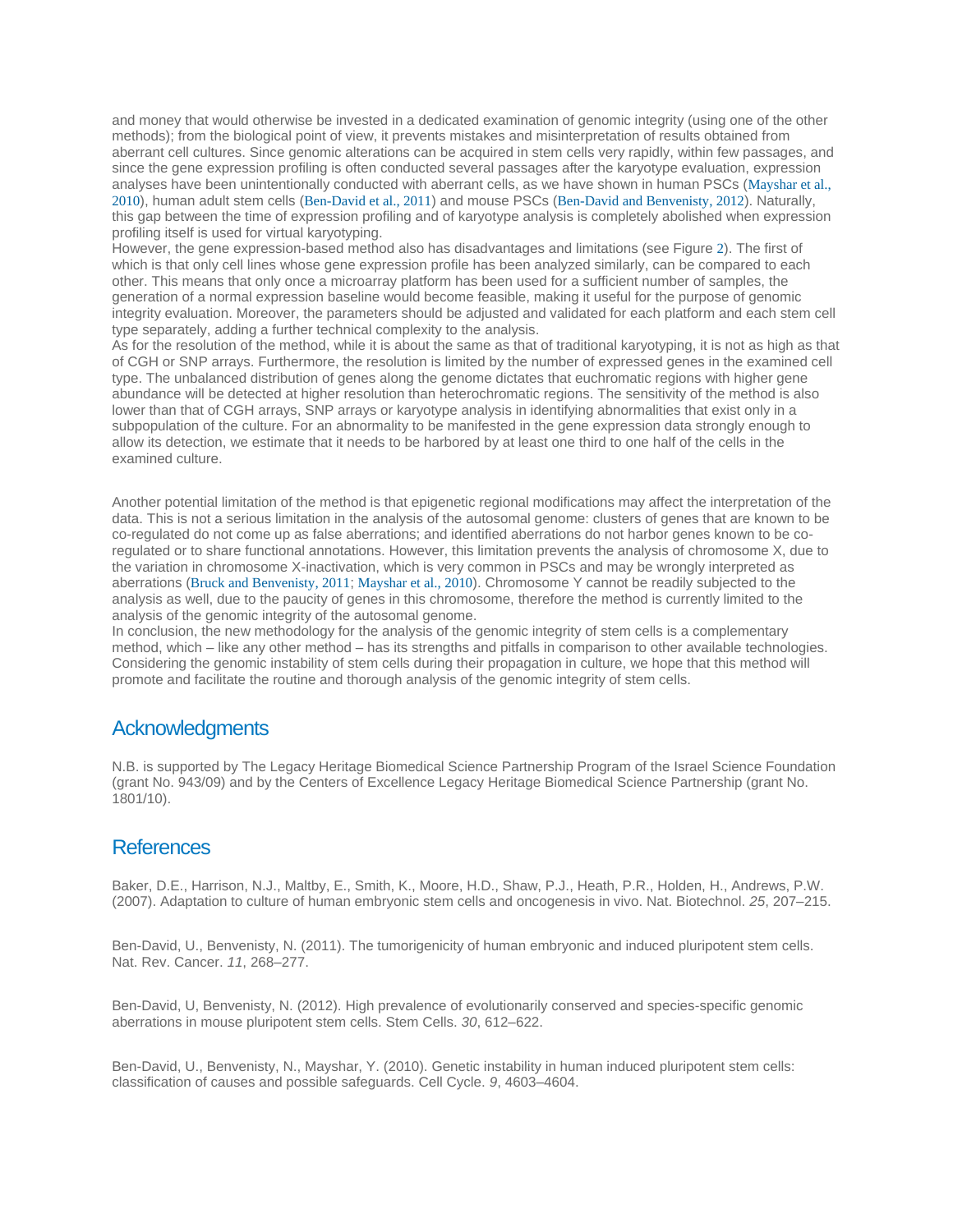Ben-David, U., Mayshar, Y., Benvenisty, N. (2011). Large-scale analysis reveals acquisition of lineage-specific chromosomal aberrations in human adult stem cells. Cell Stem Cell. *9*, 97–102.

Biancotti, J.C., Narwani, K., Buehler, N., Mandefro, B., Golan-Lev, T., Yanuka, O., Clark, A., Hill, D., Benvenisty, N., Lavon, N. (2010). Human embryonic stem cells as models for aneuploid chromosomal syndromes. Stem Cells. *28*, 1530–1540.

Blum, B., Benvenisty, N. (2009). The tumorigenicity of diploid and aneuploid human pluripotent stem cells. Cell Cycle. *8*, 3822–3830.

Bruck, T., Benvenisty, N. (2011). Meta-analysis of the heterogeneity of X chromosome inactivation in human pluripotent stem cells. Stem Cell Res. *6*, 187–193.

Enver, T., Soneji, S., Joshi, C., Brown, J., Iborra, F., Orntoft, T., Thykjaer, T., Maltby, E., Smith, K., Abu Dawud, R., et al. (2005). Cellular differentiation hierarchies in normal and culture-adapted human embryonic stem cells. Hum. Mol. Genet. *14*, 3129–3140.

Goldring, C.E., Duffy, P.A., Benvenisty, N., Andrews, P.W., Ben-David, U., Eakins, R., French, N., Hanley, N.A., Kelly, L., Kitteringham, N.R., et al. (2011). Assessing the safety of stem cell therapeutics. Cell Stem Cell. *8*, 618–628.

Gore, A., Li, Z., Fung, H.L., Young, J.E., Agarwal, S., Antosiewicz-Bourget, J., Canto, I., Giorgetti, A., Israel, M.A., Kiskinis, E., et al. (2011). Somatic coding mutations in human induced pluripotent stem cells. Nature. *471*, 63–67.

Henrichsen, C.N., Vinckenbosch, N., Zollner, S., Chaignat, E., Pradervand, S., Schutz, F., Ruedi, M., Kaessmann, H., Reymond, A. (2009). Segmental copy number variation shapes tissue transcriptomes. Nat Genet. *41*, 424–429.

Hughes, T.R., Roberts, C.J., Dai, H., Jones, A.R., Meyer, M.R., Slade, D., Burchard, J., Dow, S., Ward, T.R., Kidd, M.J., et al. (2000). Widespread aneuploidy revealed by DNA microarray expression profiling. Nat Genet. *25*, 333– 337.

Hussein, S.M., Batada, N.N., Vuoristo, S., Ching, R.W., Autio, R., Narva, E., Ng, S., Sourour, M., Hamalainen, R., Olsson, C., et al. (2011). Copy number variation and selection during reprogramming to pluripotency. Nature. *471*, 58–62.

Laurent, L.C., Ulitsky, I., Slavin, I., Tran, H., Schork, A., Morey, R., Lynch, C., Harness, J.V., Lee, S., Barrero, M.J., et al. (2011). Dynamic changes in the copy number of pluripotency and cell proliferation genes in human ESCs and iPSCs during reprogramming and time in culture. Cell Stem Cell. *8*, 106–118.

Lefort, N., Perrier, A.L., Laabi, Y., Varela, C., Peschanski, M. (2009). Human embryonic stem cells and genomic instability. Regen Med. *4*, 899–909.

Liu, X., Wu, H., Loring, J., Hormuzdi, S., Disteche, C.M., Bornstein, P., Jaenisch, R. (1997). Trisomy eight in ES cells is a common potential problem in gene targeting and interferes with germ line transmission. Dev Dyn. *209*, 85–91.

Mayshar, Y., Ben-David, U., Lavon, N., Biancotti, J.C., Yakir, B., Clark, A.T., Plath, K., Lowry, W.E., Benvenisty, N. (2010). Identification and classification of chromosomal aberrations in human induced pluripotent stem cells. Cell Stem Cell. *7*, 521–531.

Meisner, L.F., Johnson, J.A. (2008). Protocols for cytogenetic studies of human embryonic stem cells. Methods. *45*, 133–141.